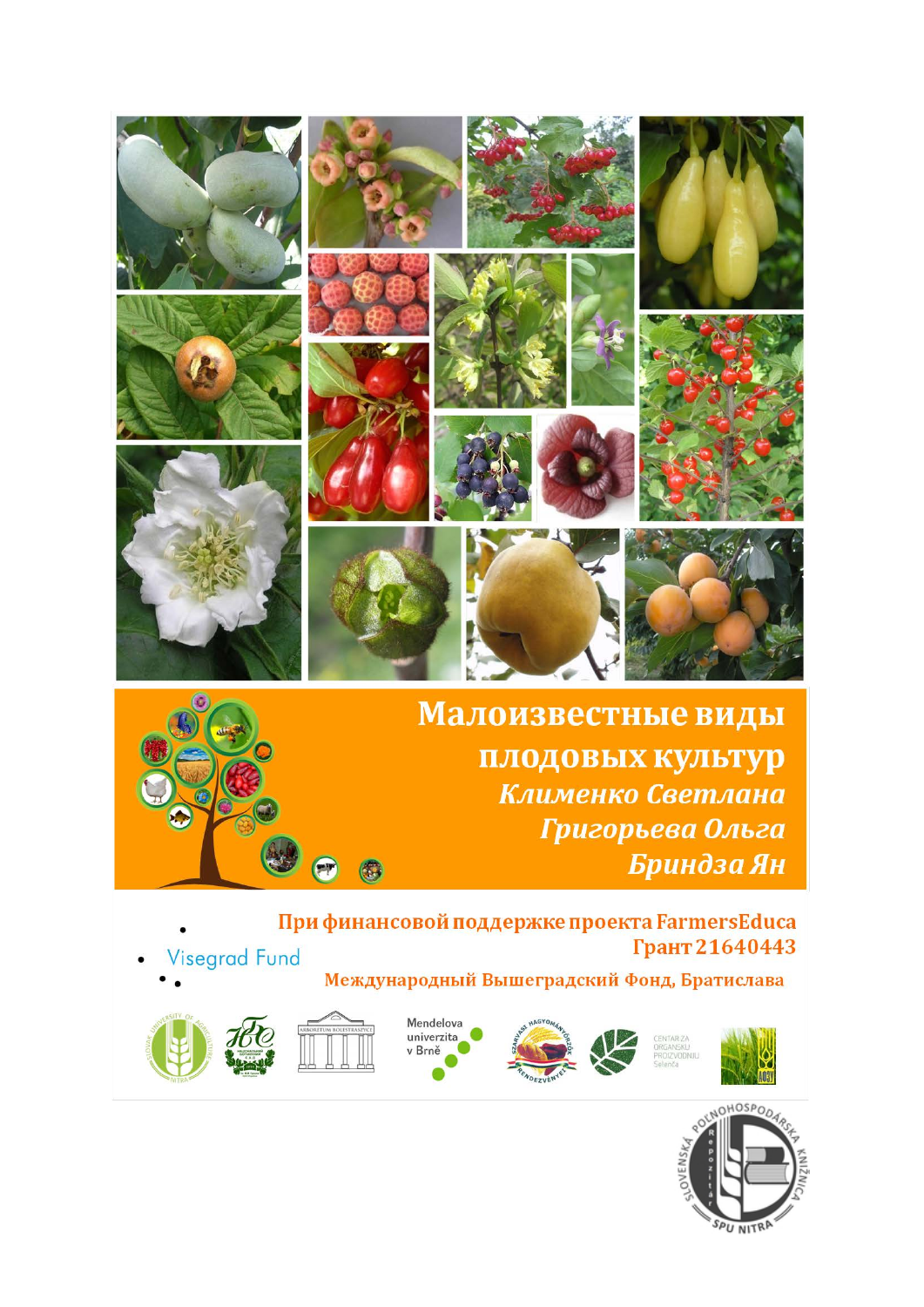## **Slovak University of Agriculture in Nitra Faculty of Agrobiology and Food Resources Institute of Biodiversity Conservation and Biosafety**

**Svitlana Klymenko, Olga Grygorieva, Ján Brindza**

# **Less Known Species of Fruit Crops**

**Publication for Specialized Courses of the International Project**

## **FarmersEduca**

**Neglected and Underutilized Species in the Socio-Economic Rural Development**

**Project Supported by the Visegrad Fund from Visegrad Grant No. 21640443 (2017-2018)**

**ISBN 978-80-552-1765-9** 

**DOI:** <https://doi.org/2017.fe-9788055217659>

**Nitra, 2017**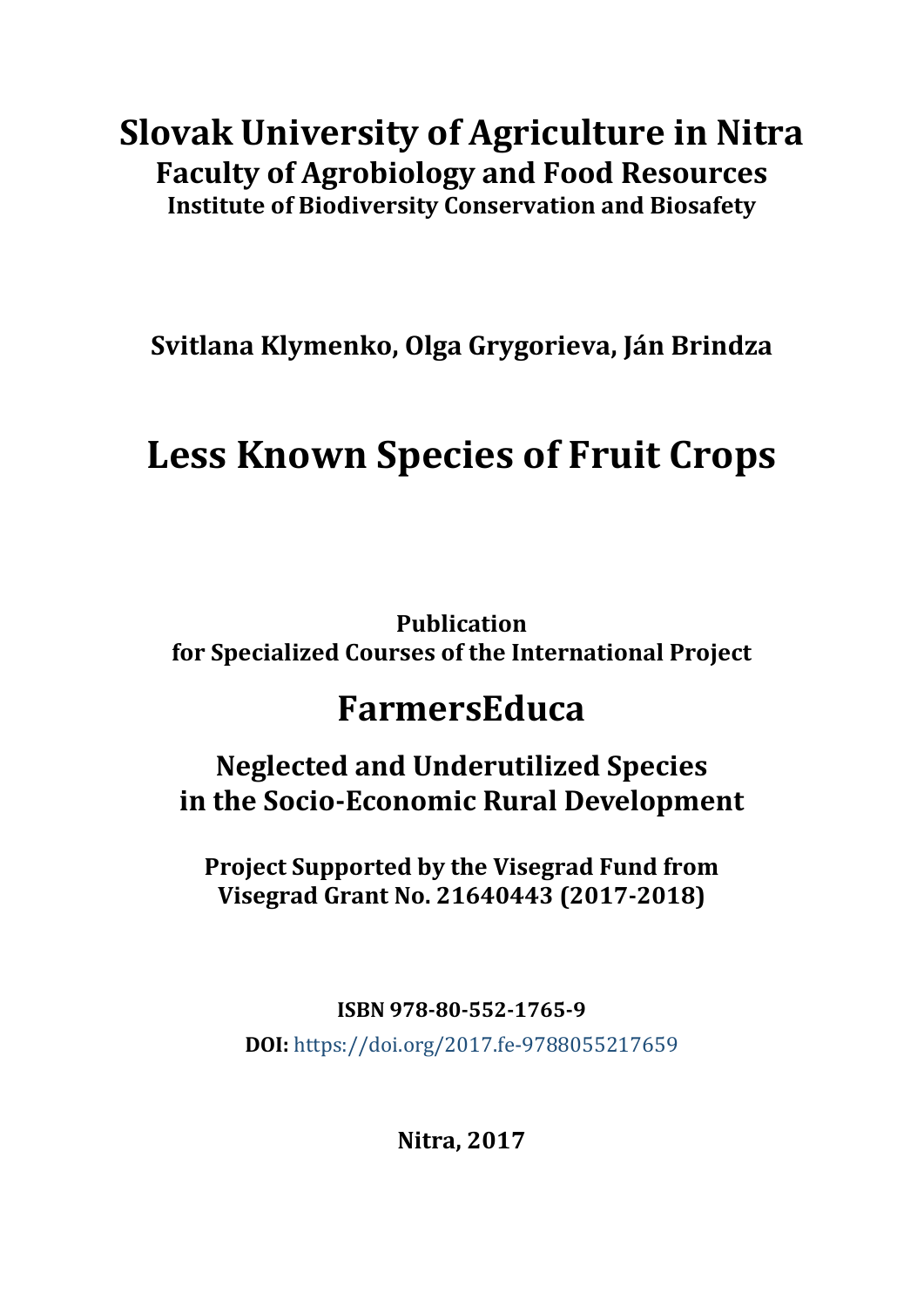### **Experts from V4 group and other partner institutions participating in the international project** *FarmersEduca*



Arboretum and Institute of Physiography in Bolestraszyce, Poland

Mendel University in Brno, Faculty of Horticulture in Lednice, Czech Republic

> Sarvas Association of Farmers "National Traditionalists",Sarvas, Hungary

M.M. Gryshko National Botanical Garden of Ukraine National Academy of Sciences, Kyiv, Ukraine

Association of Farmers and Private Landowners in the Transcarpathian Region, Ukraine

> Center of Organic Production, Selenca, Republic of Serbia

Textbook presents the results of research and educational institutions and experts involved in the international network **AgroBio***Net* oriented for the realization of international research, education and development program entitled "Agrobiodiversity for improving nutrition, health, and life quality" which solves the problems of preservation, assessment and use of traditional, less known, less-used and forgotten kinds of plants.

In this textbook are also presented results from the solution of research projects that has been supported by the Operational Programme Research and Development of the European Regional Development Fund:

**ITEBIO** ITMS 26220220115 Support of technologies innovation for special bio-food products for human healthy nutrition

**TRIVE** ITMS 26110230085 Development of International Cooperation for the Purpose of the Transfer and Implementation of Research and Development in Educational Programs

**AgroBioTech** ITMS 26220220180 Building Research Centre

**BioFood** ITMS 26220220115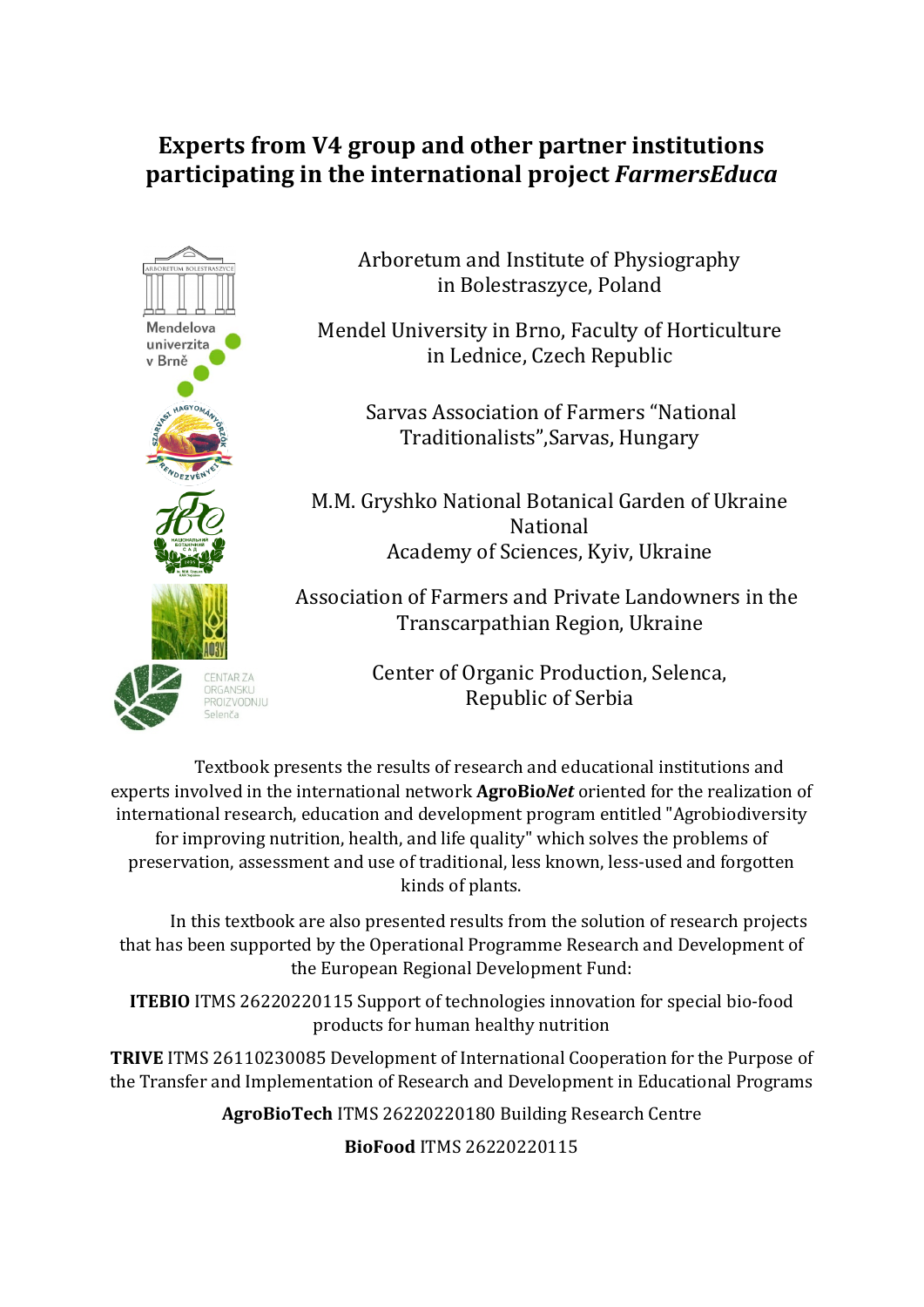#### **RESUME**

#### **Svitlana Klymenko, Olga Grygorieva, Ján Brindza Less Known Species of Fruit Crops**

Neglected and under-utilised crops are also known as isolated, abandoned, lost, local, minor, traditional, alternative, niche, or underdeveloped crops. Recently they referred as forgotten or smart food. These crops are domesticated plant species that have been used for centuries or even millennia like food, fibre, feed, oil or medicinal properties, but they have been reduced in importance over time owing to particular supply and use constraints. These can include, inter alia, poor dates before on foodstuffs, low nutritional value, low consumers´ awareness and reputational problems (famine food or "poor people's food", sometimes due to the modernization of agricultural practices). As the demand for plant and crop changes (revaluation or discovery of nutritional traits, culinary value, adaptation to climate change, etc.), neglected crops can overcome the constraints to wider production and uses. As a matter of fact, many formerly neglected crops are now globally significant crops.

Although the options for scaling up neglected crops for large-scale agriculture appear to be increasingly exhausted, many plant species have the potential to contribute to food security, nutrition, dietary and culinary diversification and health generation. They also provide environmental services. It is impossible to define what would constitute "proper" or "correct" levels of use; however, many neglected species are evidently underutilized relative to their nutritional value and productivity.

In the publications there is a description of 35 forgotten, less known and less-used fruit species, which don´t take the form of monocultures, namely: *Asimina triloba* L. Dunal, *Cydonia oblonga* Mill., *Actinidia arguta* (Siebold & Zucc.) Planch. ex Miq., *Aronia Mitschurinii* A.K. Skvortsov et Maitul., *Berberis vulgaris* L., *Crataegus submollis* Sarg., *Crataegus pinnatifida* Bunge, *Sambucus nigra* L., *Prunus tomentosa* Thunb., *Lycium barbarum* L., *Rubus fruticosus* L. ex Dierb., *Lonicera caerulea* L., *Ziziphus jujuba* Mill., *Amelanchier alnifolia* (Nutt.) Nutt. ex M.Roem., *Viburnum opulus* L.,*Castanea sativa* Mill., *Cornus officinalis* Siebold & Zucc., *Cornus mas* L., *Cornus kousa* F.Buerger ex Hance, *Schizandra chinensis* (Turcz.) Baill., *Elaeagnus multiflora* Thunb., *Maclura pomifera* (Raf.) C.K. Schneid., *Mespilus germanica* L. *Pseudосydonia sinensis* C.K. Schneid., *Sorbus domestica* L., *Prunus spinosa* L., *Chaenomeles* spp., *Diospyros virginiana* L., *Diospyros kaki* L., *Diospyros lotus* L., *Morus alba* L., *Morus nigra* L., and *Shepherdia argentea* (Pursh) Nutt.

The aim of the publication is to provide advice to all groups of farmers for their cultivation, distribution and uses for the preparing of various traditional and innovative food-stuffs and other products. Many species can also be used in organic farming.

In each species are presented the origin and species distribution, morphological and biochemical characteristics of the basic parts of plants, plant breeding and cultivation, significant varieties, fertility, utilization of plant parts in the food industry, traditional and modern medicine and other areas.